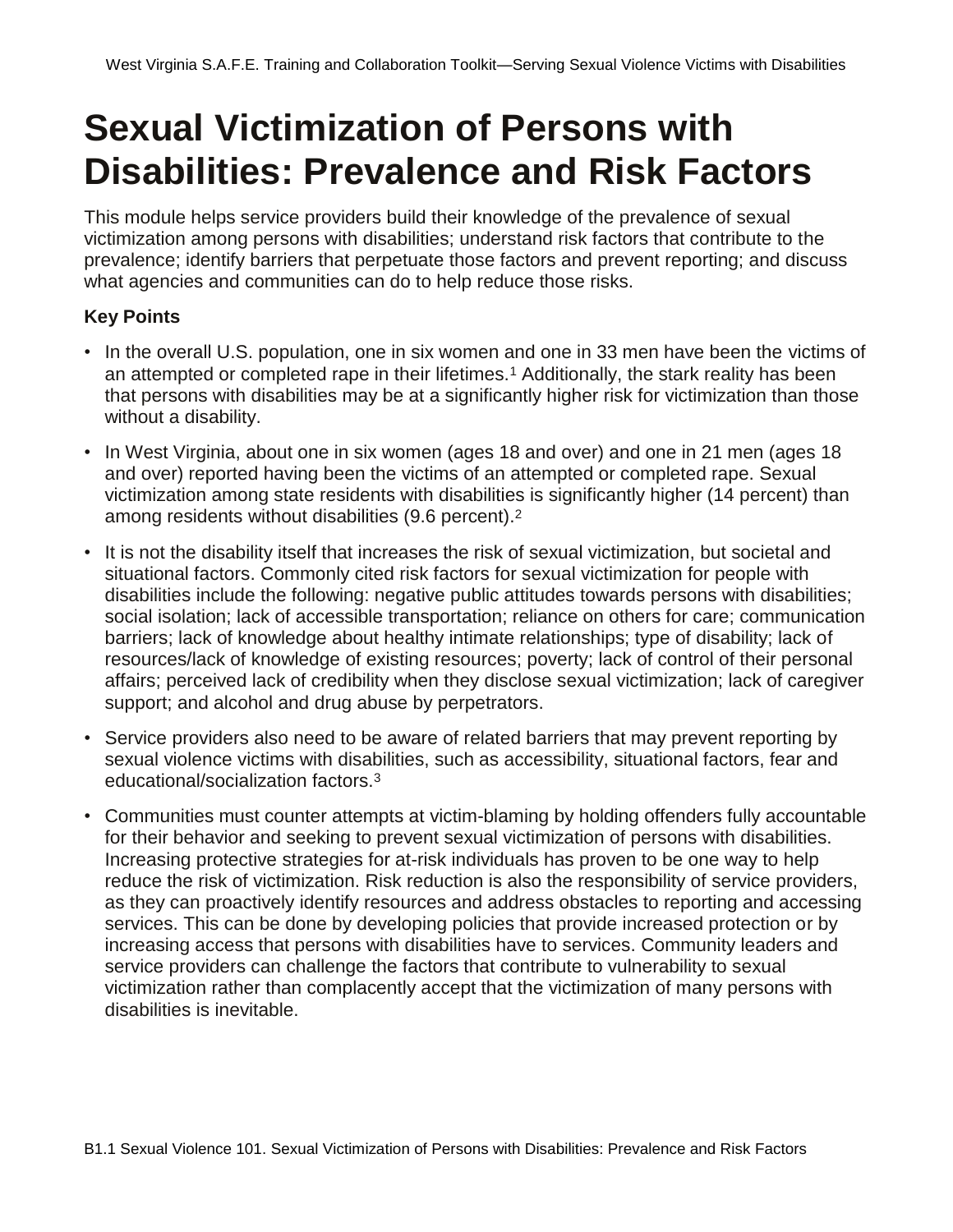## **B1. Sexual Victimization of Persons with Disabilities: Prevalence and Risk Factors**

#### **Purpose**

This module is designed to help service providers build their knowledge of the prevalence of sexual victimization among persons with disabilities; understand the risk factors that contribute to the prevalence; identify barriers that perpetuate those factors and prevent reporting; and recognize what agencies and communities can do to help reduce those risks.

In order to provide a sense of the scope and nature of the problem of sexual violence against persons with disabilities, this module presents a significant number of statistics. An effort has been made to include very concise summaries of pertinent points from statistical studies and encourage discussion of the implications of this research data for service providers.

#### **Objectives**

Those completing this module will be able to:

- Understand, in general, the prevalence of sexual victimization among persons with disabilities;
- Discuss demographics specific to West Virginia that contribute to the prevalence of sexual victimization for persons with disabilities;
- Identify factors that contribute to the risk of sexual victimization among persons with disabilities;
- Identify barriers to reporting sexual victimization for persons with disabilities; and
- Identify specific strategies that agencies and communities can initiate and support to reduce the sexual victimization of persons with disabilities.

## **Part 1: CORE KNOWLEDGE**

#### **What does vulnerability to sexual victimization mean?**

In an effort to understand and prevent sexual violence, numerous studies have been conducted on incarcerated sex offenders to determine how they select their victims. This body of research—inherently flawed because it only studied offenders who were actually caught and convicted, which would tend to be the more violent offenders—offered the first "window" into the minds of perpetrators of sexual violence. Studies conducted in the late 1970s by Dr. Nicholas Groth and H. Jean Birnbaum identified three categories of offenders, two of which targeted victims based on *availability or vulnerability*. 4

The perspective that sex offenders target those whom they perceive as vulnerable makes sense on many levels. For example, a burglar will choose the house without the dog or the alarm system—whatever reduces his chances of getting caught and increases his likelihood of success. However, the issue of vulnerability to sexual victimization needs to be raised, if not challenged, particularly in terms of victims with disabilities. It may be perceived that there is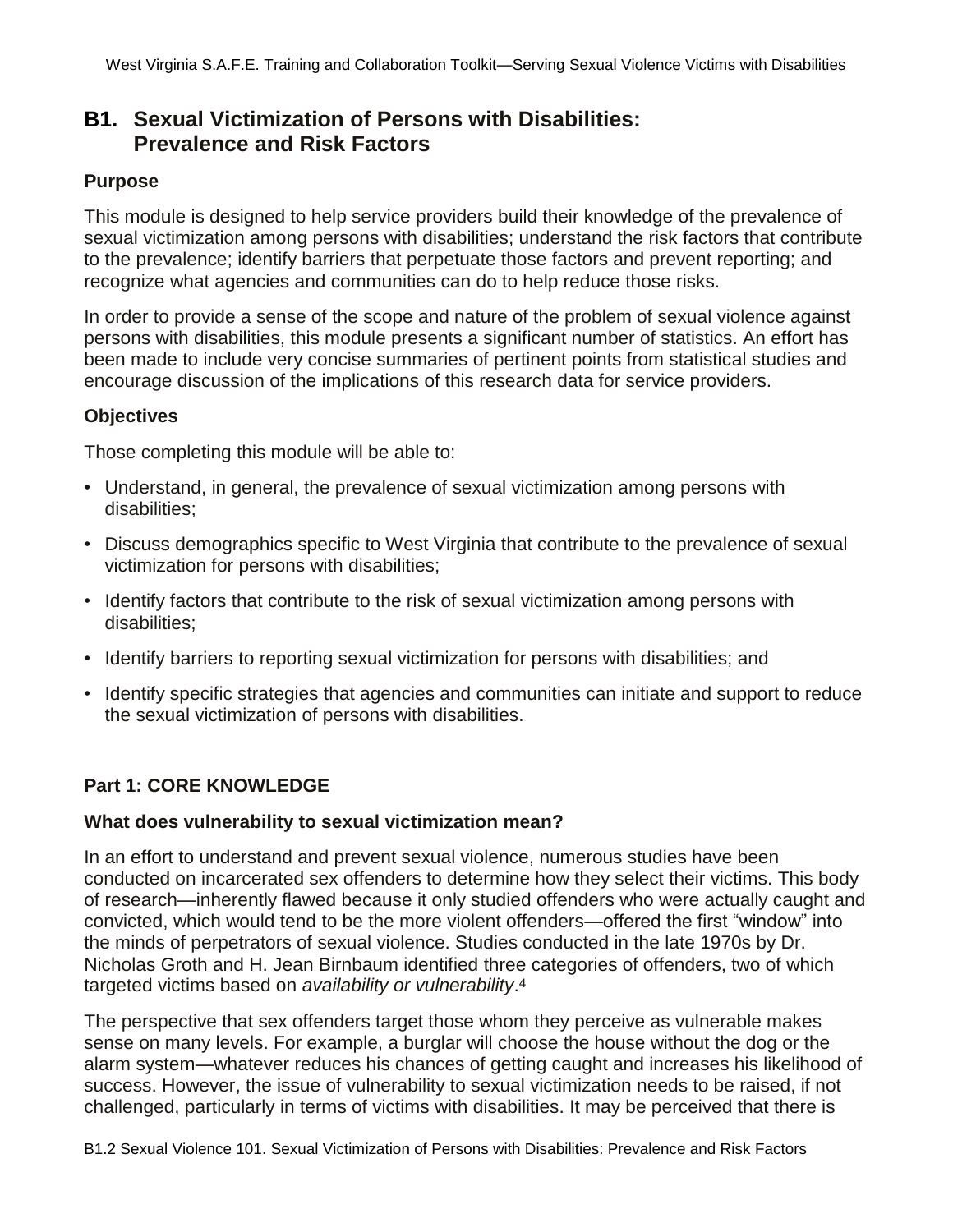little hope that persons who are vulnerable due to a disability can prevent becoming another rape statistic. Communities must counter such a misconception by placing blame for sex offenses on the offenders and holding them fully accountable for their behavior. In addition, community leaders and service providers can proactively seek out ways to decrease vulnerability to victimization for people with disabilities. They can challenge the factors that are contributing to vulnerability rather than complacently accepting that victimization is inevitable. This can be done by developing policies that provide increased protection (e.g., mandatory screening of care providers) or by increasing access that persons with disabilities have to services. *For the purposes of this module, the term "vulnerability" is used to indicate increased risk due to the situation, not a person's disability.*

#### **What is the risk of sexual victimization for persons with disabilities?**

In the overall U.S. population, one in six women and one in 33 men have been the victims of an attempted or completed rape in their lifetimes. <sup>5</sup> Statistically, an additional reality has been that, **depending on the type of disability, persons with disabilities may be at a significantly higher risk for victimization than persons without disabilities.**

- The 2007 National Crime Victimization Survey for the first time detailed crimes specifically against persons with disabilities. The survey found that persons with a disability had an ageadiusted rate<sup>6</sup> of victimization that was more than twice the rate of persons without a disability.<sup>7</sup>
- One study estimated that approximately 49 percent of people with developmental disabilities who are victims of sexual violence will experience 10 or more abusive incidents.<sup>8</sup>

Data on sexual victimization in West Virginia indicates a high risk for sexual victimization based on the demographics of the state. The West Virginia Bureau for Public Health, Health Statistics Center, 2008 *Behavioral Risk Factor Surveillance System* (BRFSS) survey found the following:<sup>9</sup>

- About one in six women (ages 18 and over) and one in 21 men (ages 18 and over) reported having had sex or someone attempted to have sex with them without their consent.
- Sexual violence victimization among residents with disabilities is significantly higher (14 percent) than among residents without disabilities (9.6 percent).

With the estimated high victimization rate for people with disabilities, many residents in West Virginia are at risk. The 2000 census demographics showed that *West Virginia had the highest percentage of population of persons with disabilities of all 50 states.*<sup>10</sup> In addition, West Virginia has many other factors that contribute to increased risk of sexual victimization. (See the section below on risk factors.)

#### **What do we know about the reporting of sexual victimization?**

Historically, sexual victimization has been vastly underreported. On the national level, the *National Crime Victims Survey* found that most sexual assaults go unreported. Rape/sexual assault and simple assault were the violent offenses least likely to be reported to law enforcement.<sup>11</sup> In 2003, the *National Crime Victimization Survey,* a survey conducted annually by the U.S. Department of Justice, showed that only 39 percent of sexual assaults were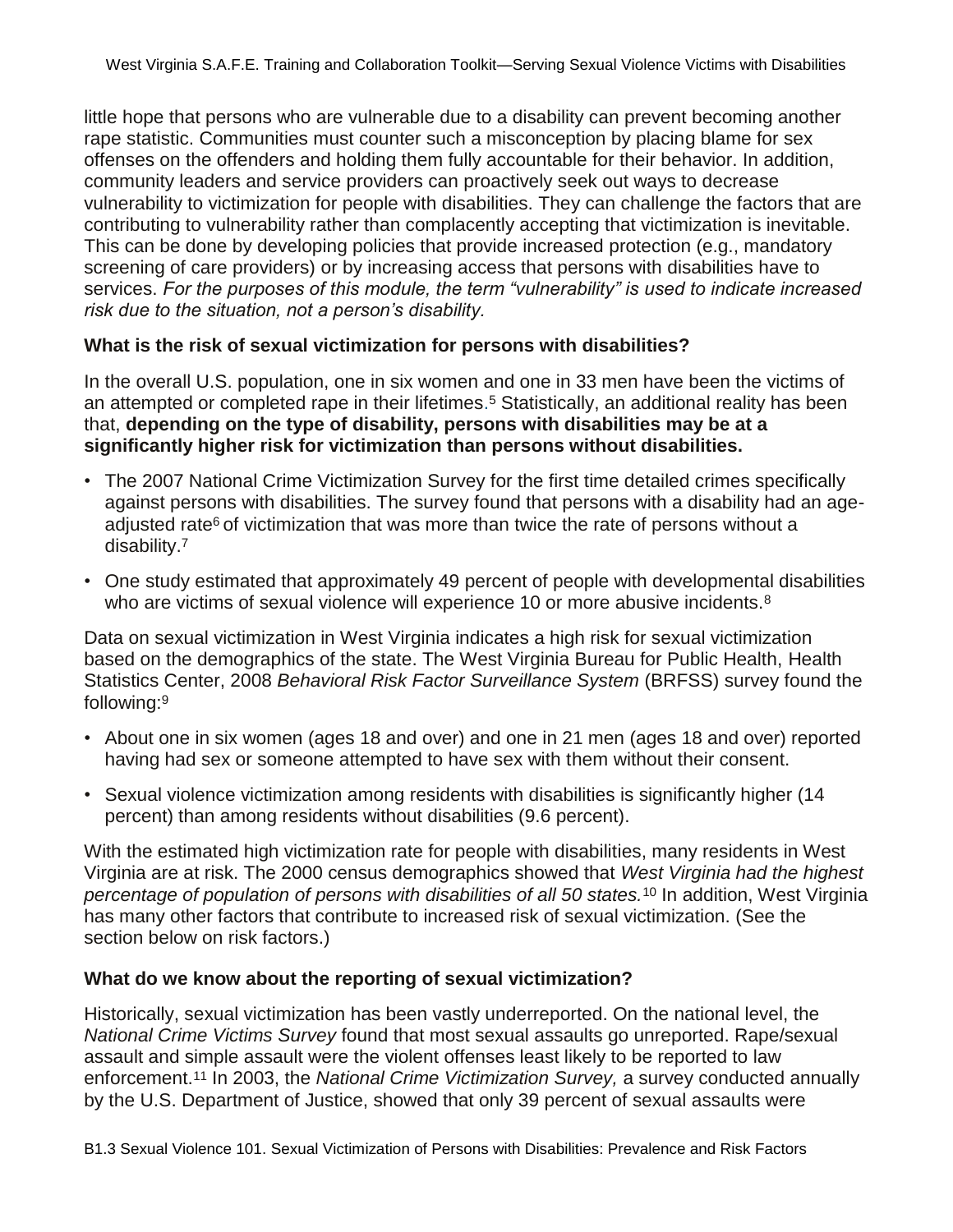reported to law enforcement—not a large increase from the 32 percent reported in a similar study in 1994. *The Rape in America* survey, conducted as a part of the National Women's Study, found that only 16 percent of rapes were reported to law enforcement or other authorities.12 Data from the National Survey of Adolescents indicated that only 14.3 percent of sexual assaults had been reported.<sup>13</sup> Collectively these national studies indicate that only about 14 to 39 percent of all sexual assaults or rapes are ever reported to law enforcement.<sup>14</sup>

The reporting of sexual victimization by persons with disabilities is even less frequent. One study found that only 3 percent of sexual abuse cases involving people with developmental disabilities were reported.15 A study conducted in Canada found that almost 75 percent of sexual abuse cases involving victims with disabilities were not reported.<sup>16</sup> In a 2005 survey of people with disabilities in the Tucson area, 60 percent reported having been sexually victimized, yet almost half never revealed the assault. When a disclosure was made, it was most often to friends (58 percent) or family members (54 percent), rather than Adult Protective Services (APS), law enforcement or a social service agency.<sup>17</sup>

In West Virginia, the low rate of reporting of sexual violence against persons with disabilities is evidenced in data provided by APS. For example, the total number of APS reports in 2009 for sexual abuse *for the entire state* was only 78, despite the significant population of persons with disabilities. This statistic indicates a disconnect between persons identified or estimated to be at risk and those actually reporting victimization and being served. Service providers can help bridge this disconnect by assisting persons with disabilities in (1) identifying the risks for victimization and barriers to reporting, (2) addressing those risks and (3) increasing accessibility for reporting and obtaining services.

#### **What risk factors for sexual victimization exist for persons with disabilities?**

#### **Commonly Cited Risk Factors for Sexual Victimization of Persons with Disabilities**<sup>18</sup>

**Negative public attitudes toward persons with disabilities—**While social and legal reform since the 1960s has improved public attitudes towards individuals with disabilities, this population still faces considerable prejudice and discrimination. Society still has a tendency to devalue and dehumanize people with disabilities and suppress their voices. Some people believe that people with disabilities receive unnecessary "special" treatment, such as favored parking spaces and priority in affirmative action hiring, while ignoring how such treatment enables persons with disabilities to remain independent. (See *Disabilities 101. Self-Advocacy* and *Victims with Disabilities.*)

Too frequently considered physically weak, emotionally unstable and/or intellectually incompetent, persons with disabilities may be viewed by perpetrators as easy targets for victimization. Perpetrators may trust that first responders won't believe these victims or know how to help them. Perpetrators may also think it unlikely that a conviction would be pursued, especially if it might disrupt an agency's current practices (e.g., cause an investigation of a nursing home staff person at a time when staffing is already limited), challenge an agency's policies (e.g., not screening home health care workers), or require an agency to make costly changes in its policies or practices.

**Social isolation—**Sexual assaults most often occur in the homes of victims or perpetrators. The assaults usually are at times when victims are isolated from other people, particularly if the family culture is heavily self-reliant and closed. Persons with certain

B1.4 Sexual Violence 101. Sexual Victimization of Persons with Disabilities: Prevalence and Risk Factors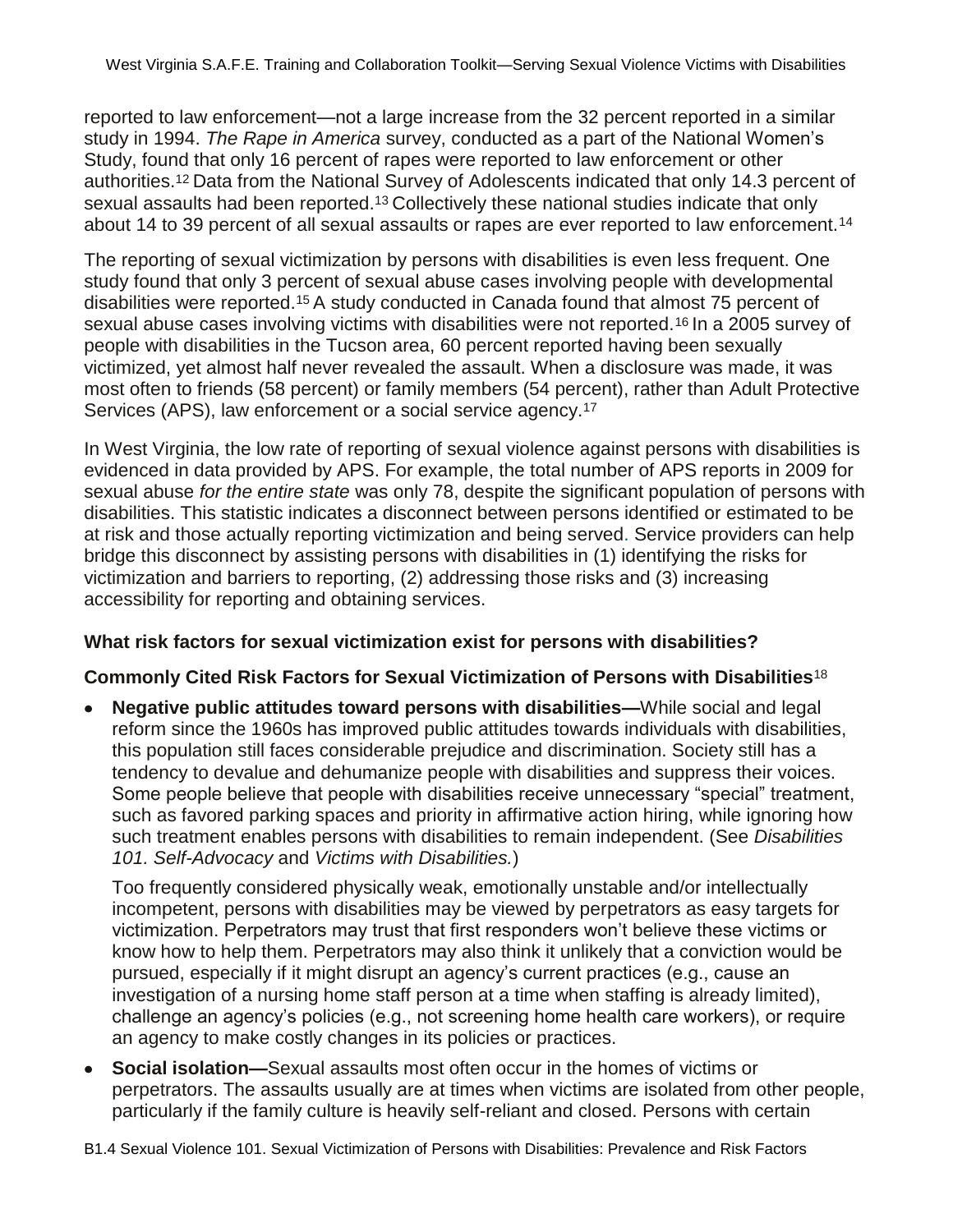disabilities often may be socially isolated, with limited access to outside communications and interactions.

- $\bullet$ **Lack of accessible transportation—**One reason people become socially isolated is the lack of accessible transportation. Many communities do not have public transportation or transportation with a chair lift. Even if transportation options are available, they may be difficult to access.
- **Reliance of people with disabilities on others for care—**Individuals with disabilities sometimes depend on others for assistance with their personal needs. This reliance on others may increase their vulnerability and exposure to sexual violence. One study found that, *for victims with disabilities, 33 percent of their abusers were acquaintances, 33 percent were natural or foster family members, and 25 percent were caregivers or service providers.*19 Many also may lack control of their personal affairs, which can contribute to learned helplessness.
- **Communication barriers—**A person with a disability that creates communication  $\bullet$ challenges may have difficulty reporting sexual victimization. Lack of an interpreter or assistive technology, difficulty articulating thoughts or having a limited vocabulary can all contribute to an individual's inability to disclose sexual victimization. (See *Disabilities 101. Accommodating Persons with Disabilities.*)
- **Learned compliance of people with disabilities—**Persons with disabilities, particularly in  $\bullet$ group homes or institutional settings, are often taught to be compliant, passive and quiet to meet the expectations of a "good" resident/client. Inherently, many persons with developmental disabilities or mental retardation are very trusting, desire to please others and seek acceptance—factors that can increase their risk for sexual victimization.
- **Lack of knowledge about healthy intimate relationships—**If persons with disabilities  $\bullet$ have not experienced healthy intimate relationships, they may be unclear about the differences between healthy relationships and sexual exploitation. Some individuals with disabilities may also lack knowledge about their own bodies and how to reduce their risk of sexual violence. Programs for persons with disabilities seldom provide adequate information about sexual assault prevention and sexuality education.
- **Nature of the disability—**The risk for sexual victimization may in part depend upon the type of disability. Persons with disabilities who do not require caregivers have a lower risk than those who require assistance with their daily needs. One study found that, *among adults with developmental disabilities, as many as 83 percent of females and 32 percent of males were victims of sexual assault.*<sup>20</sup> In another study, *40 percent of women with physical disabilities reported sexual assaults.*<sup>21</sup> Persons with cognitive disabilities also tend to have a higher risk for victimization.
- **Gender—**Just as females without disabilities are more likely to be sexually victimized than males without disabilities, females with disabilities have a higher risk of victimization than males with disabilities. Overall, one study estimated that 83 percent of women with disabilities will be sexually victimized in their lifetime.<sup>22</sup> Another study found that males with disabilities were twice as likely as males without disabilities to be sexually victimized in their lifetime.<sup>23</sup>
- **Lack of resources and/or lack of knowledge of existing resources—**Victims with  $\bullet$ disabilities often remain in unsafe or abusive situations because they are unaware of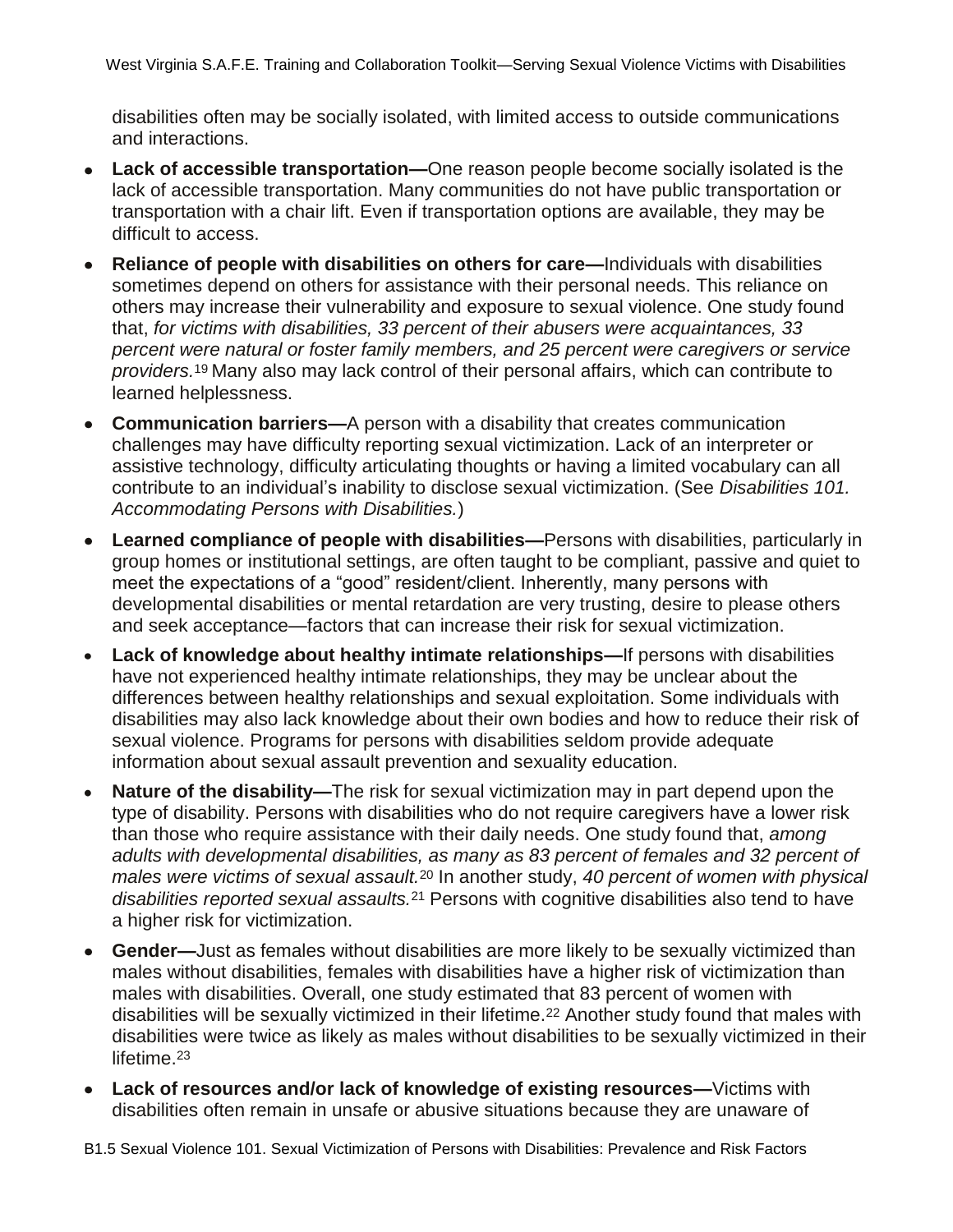alternatives or feel they have no safe alternatives.

- **Poverty—**Limited finances can result in limited alternatives and resources (options to change caregivers, enhance home security, flee from a perpetrator, relocate, call for help, etc.). Data from the Disability Statistics Center (www.dsc.uscf.edu) indicates that about *30 percent of working-age adults who are limited in their ability to work live in poverty.*
- **Lack of control of their personal affairs—**When caregivers, family members or others have power over individuals with disabilities (through controlling their finances, transportation, what they eat or how they bathe, their access to communication, etc.) then the potential for the misuse of power exists. Those who sexually perpetrate against persons with disabilities often take advantage of this imbalance of power. (See *Disabilities 101*. *Guardianship and Conservatorship* and *Disabilities 101. Working with Victims with Mental Illnesses.*)
- **Perceived lack of credibility of people with disabilities when they disclose sexual violence—**Criminal justice system professionals sometimes hesitate to pursue cases in which a victim's credibility can be challenged. Offenders often target persons whom they may perceive as lacking credibility (as mentioned earlier), including those with certain developmental disabilities and mental illnesses. One study noted that 45 percent of female psychiatric outpatient clients reported being sexually abused during childhood.<sup>24</sup> (See *Disabilities 101. Working with Victims with Mental Illnesses.*)
- **Factors regarding perpetrators—**Some research on the victimization of people with disabilities has noted the stress experienced by caregivers and emphasized that attention should be given to providing caregivers the support they need. While caregiver stress is a concern, professionals in the sexual violence field are quick to point out that stress on the part of caregivers does not cause perpetration and certainly never justifies it.

Alcohol and drug abuse by perpetrators are frequently factors in sexual violence. *"Half of all sexual assault perpetrators are under the influence of alcohol at the time of the assault, with estimates ranging from 30 percent to 75 percent*."<sup>25</sup> It is important to note that alcohol or drug use does not cause sexual violence perpetration, but may reduce the inhibitions of offenders.

**FYI—**When reviewing the above list with victims, emphasize **it is not a specific disability that creates the risk, but the situation that the person with a disability is in that creates the risk.** Unfortunately, someone with a disability is more likely to be in a situation where they have limited finances/resources, are isolated, have a caregiver who wasn't screened, etc.

**FYI—**Although increased risk for victimization may exist for some persons with disabilities, the opportunity also exists to increase the protective factors and services that can minimize or eliminate that risk.

#### **What barriers perpetuate the risk of sexual victimization and prevent reporting by victims with disabilities?**

Service providers should be aware of related barriers, as listed below, that may perpetuate the risk of sexual victimization and prevent reporting by persons with disabilities.

## **Examples of Barriers that May Perpetuate Risk and Prevent Reporting**

**Accessibility for persons with disabilities**—for example:

B1.6 Sexual Violence 101. Sexual Victimization of Persons with Disabilities: Prevalence and Risk Factors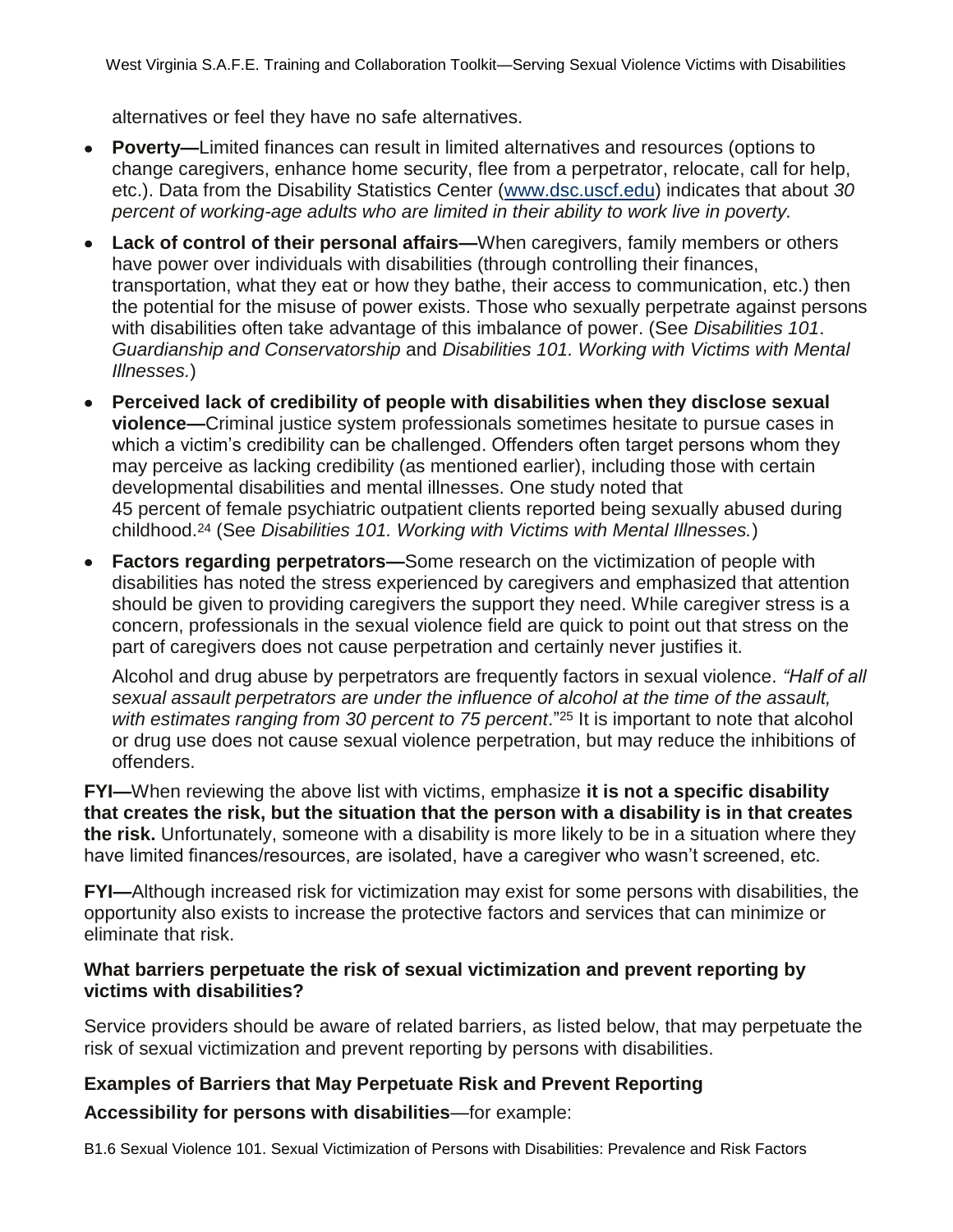- Reliance on caregiver to access resources/services
- Lack of transportation/lack of access to transportation
- Communication challenges
- Lack of physical accessibility of services

### **Situational factors—**for example:

- Programmatic barriers (lack of needed services, lack of information about available services, negative attitudes of agency staff towards people with disabilities, etc.)
- Financial dependency or reliance on caregiver for access to finances

## **Fear—**for example:

- Fear of perceived consequences (retaliation by offender, loss of caregiver, loss of independence, etc.)
- Fear because of negative past experience
- Fear of not being believed

## **Educational/socialization factors**—for example:

- Manipulated to feel blame
- Lack of knowledge regarding sexuality
- Lack of knowledge regarding rights
- Socialized to be compliant
- History of being protected by others inhibits accessing resources for protection
- Inhibited from being self-directed

#### **How can the risk of sexual victimization for persons with disabilities be reduced?**

Individuals should never be blamed or held responsible for their own victimization. As a society, we do not prevent murders by teaching people how to dodge bullets; similarly, we cannot prevent sexual violence by focusing on avoiding offenders. However, increasing protective strategies for at-risk individuals has proven to be one way to help reduce the risk of victimization. Risk reduction is also the responsibility of service providers, as they can proactively identify resources and address obstacles to reporting and accessing services.

See the chart below for examples of actions that both individuals with disabilities and service providers can take to reduce risk and increase access to services.

## **Strategies to Reduce the Risk of Sexual Victimization for Persons with Disabilities**

#### **Examples of protective strategies that at-risk individuals can use (implementation may require the help of service providers):**

- Ensure access to communication methods (phone, Internet, etc.) if help would be needed. (See *Sexual Violence 101. Safety Planning.*)
- Maintain access to assistive devices. (See *Disabilities 101. Accommodating Persons with Disabilities.*)
- Minimize financial dependency on one person; include more than one person in financial

B1.7 Sexual Violence 101. Sexual Victimization of Persons with Disabilities: Prevalence and Risk Factors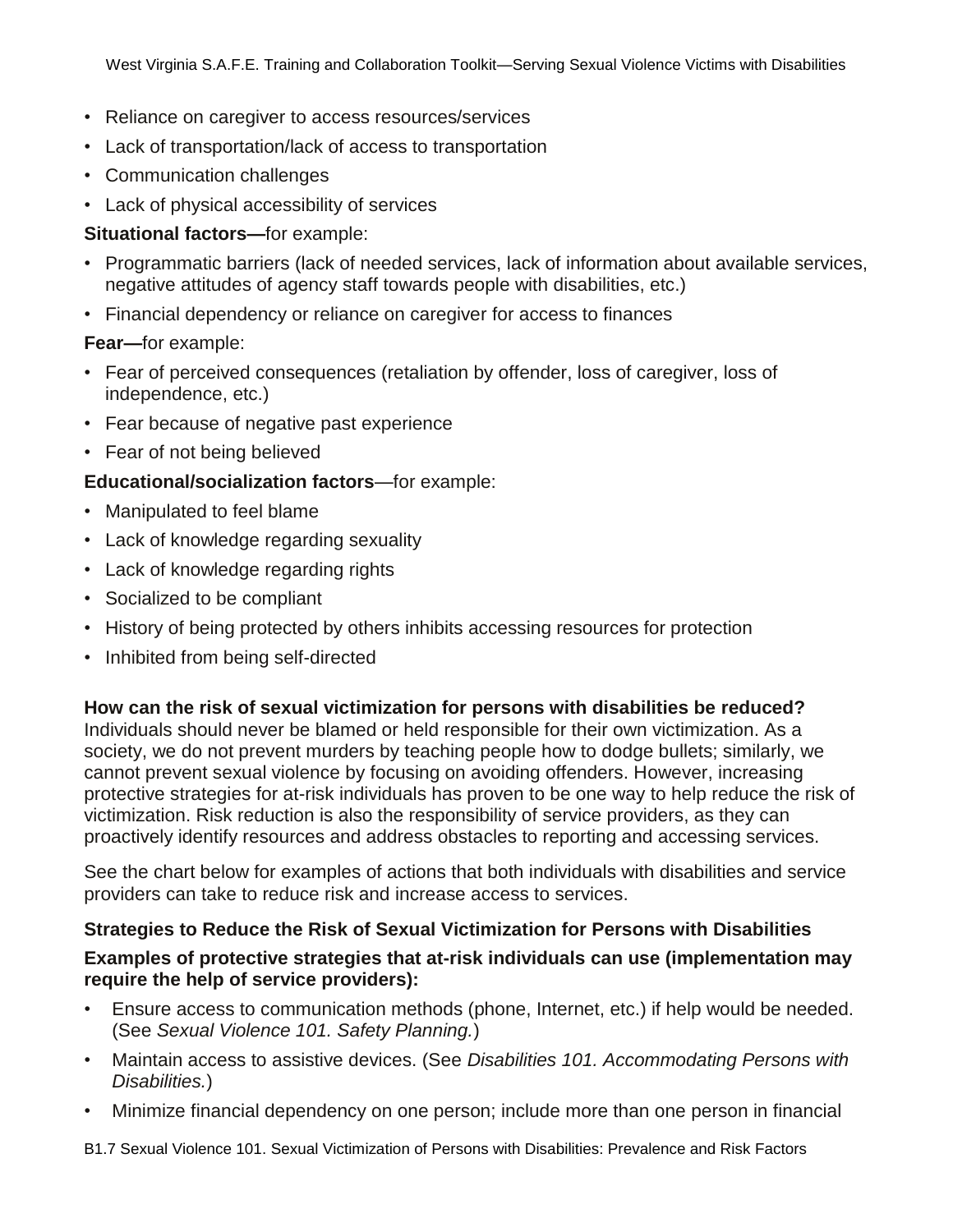arrangements (e.g., assisted living staff and a family member, or a guardian and a service provider).

- Receive and understand basic information on sexual violence, personal boundaries, personal safety and community resources. (See *Sexual Violence 101. West Virginia Laws on Sexual Assault and Abuse, Sexual Violence 101. Safety Planning* and *Collaboration 101. Creating a Community Resource List.*)
- Require that a caregiver and/or guardian be screened (including a background check with regular evaluations that include input from the consumer and support persons), undergo training on healthy sexuality and develop stress management skills.
- Inform all caregivers and service providers that sexual violence will be reported to law enforcement and then follow through with reporting. (See *Sexual Violence 101. Mandatory Reporting.*)
- Reduce isolation through multiple, unscheduled social connections (family, friends, church, neighbors, social networks, etc.) that occur in person or via the phone or Internet. Also maintain regular conversations with someone other than the caregiver (a doctor, advocate, family member, APS worker, clergy, etc.) to verify personal safety.
- Have an individualized safety plan. (See *Sexual Violence 101. Safety Planning.*)

#### **Examples of ways that organizations can increase access to their services:**

- Advertise services in accessible formats in venues utilized by persons with disabilities.
- Provide services at no or low-cost.
- Partner with agencies serving victims with disabilities to provide education about available resources, their rights, sexuality, and healthy sexual relationships versus sexual violence.
- Have the necessary resources available to communicate with victims seeking services, such as a picture board, capacity to hire an interpreter, etc. (See *Disabilities 101. Accommodating Persons with Disabilities.*)
- Identify accessible resources to meet the needs of victims of sexual violence and persons with disabilities (related to safety, housing/safe shelter, green space for service animals, transportation, etc.). (See *Collaboration 101. Creating a Community Resource List.*)
- Ensure the facility is accessible or arrange to provide equivalent services at an alternate site. (See *Disabilities 101. Accommodating Persons with Disabilities,* as well as the *Tools to Increase Access* modules.)
- Train staff to appropriately respond to disclosures from victims with disabilities, provide crisis intervention and safety planning, support victims and quickly connect them with the resources they need. (See *Sexual Violence 101. Crisis Intervention.*)

## **Examples of ways service providers can work on a systemic level to reduce risk:**

- Change policies that limit victims' access to services. (See *Disabilities 101 modules*.)
- Support projects, such as affordable and accessible housing, that increase safe, independent living opportunities for persons with disabilities. (See *Collaboration 101*  modules.)
- Encourage policies and practices that will increase the safety of individuals with disabilities, such as screening policies for personal care attendants and guardians. (See *Sexual*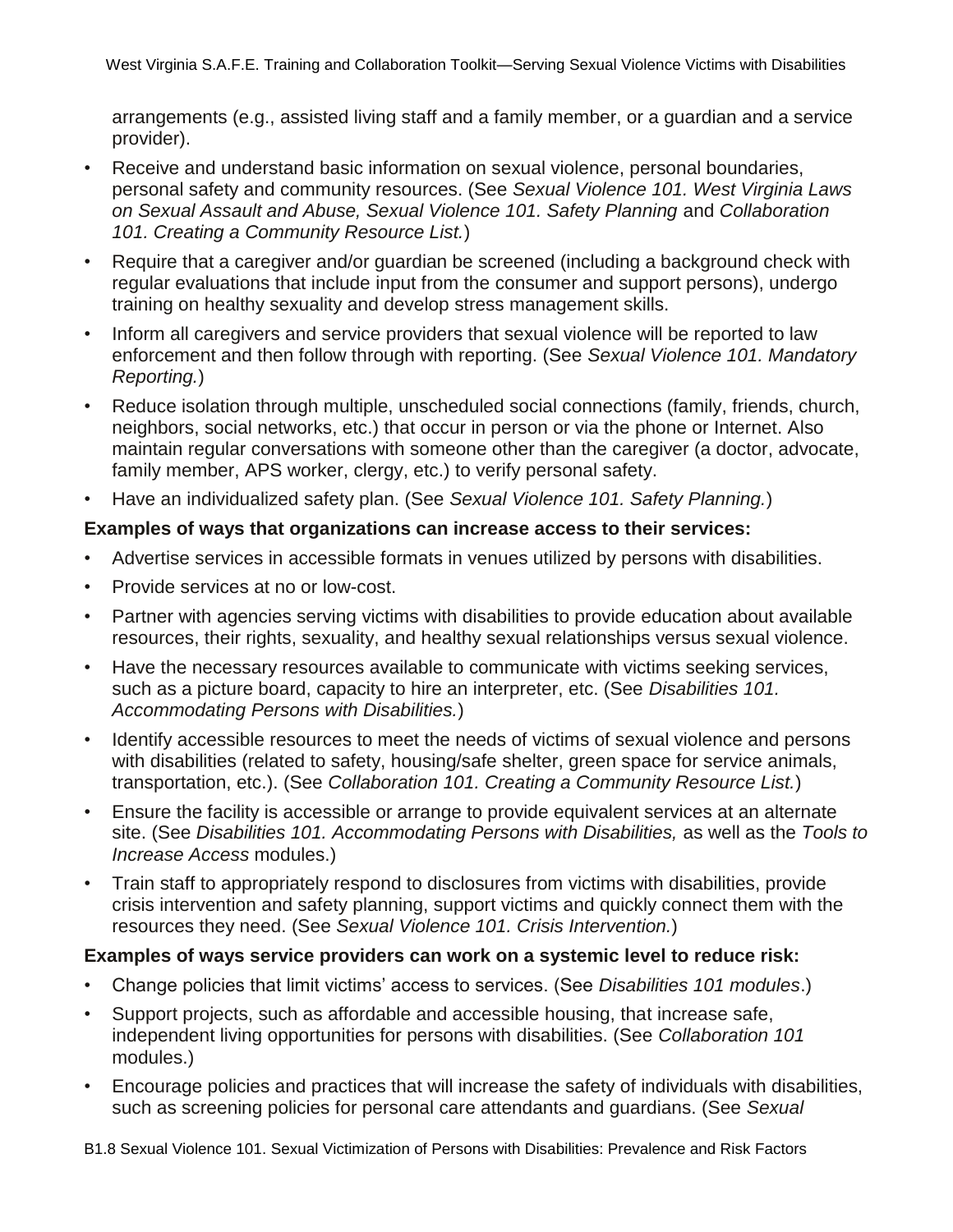*Violence 101. Safety Planning, Disabilities 101. Accommodating Persons with Disabilities,*  and *Tools to Increase Access. Readiness to Serve Victims with Disabilities: A Review of Intake Practices.*)

- Increase awareness of the risk of sexual victimization to create a supportive social environment that encourages victims to speak out.
- Provide cross-training to all disciplines involved in the service delivery system (including law enforcement officers, medical providers and prosecutors) to ensure that victims with disabilities will be well served at all points of entry into the system.

**FYI—**The above suggestions can help change the situation, not the disability. However, the risk for victimization can be reduced if local agencies and communities eliminate barriers to accessing services for persons with disabilities, increase protective resources available to persons with disabilities, and support persons with disabilities in taking steps to protect themselves.

#### **Test Your Knowledge**

*Refer to the pages in this module as indicated to find the answer to each question.* 

- 1. One out of how many women and one of how many men in the United States have been victims of an attempted or completed rape in their lifetimes? What are the comparable rates for women and men in West Virginia? Is the risk for sexual victimization lower, equal to or greater for persons with disabilities—nationwide and in West Virginia? *See page B1.3.*
- 2. What factors increase the risk of sexual victimization for persons with disabilities? *See pages B1.4–B1.6.*
- 3. What barriers exist that may prevent reporting by sexual violence victims with disabilities? *See pages B1.6–B1.7.*
- 4. What can be done to challenge the factors contributing to victim-blaming and the vulnerability of persons with disabilities to sexual violence? *See pages B1.8–B1.9.*

## **Part 2: DISCUSSION**

**Projected Time for Discussion** *2 hours*

#### **Purpose and Outcomes**

*Part 2: Discussion* is designed to help participants apply the information presented in *Part 1: Core Knowledge* of this module to their collaborative work with sexual violence victims with disabilities. The discussion could be incorporated into forums such as agency staff or board meetings as well as multi-agency meetings or trainings. Anticipated discussion outcomes include increased understanding of the risk for victimization faced by persons with disabilities, the barriers to reporting victimization, and ways service providers and communities can address those issues.

Refer to the learning objectives at the beginning of this module for specific outcomes for this

B1.9 Sexual Violence 101. Sexual Victimization of Persons with Disabilities: Prevalence and Risk Factors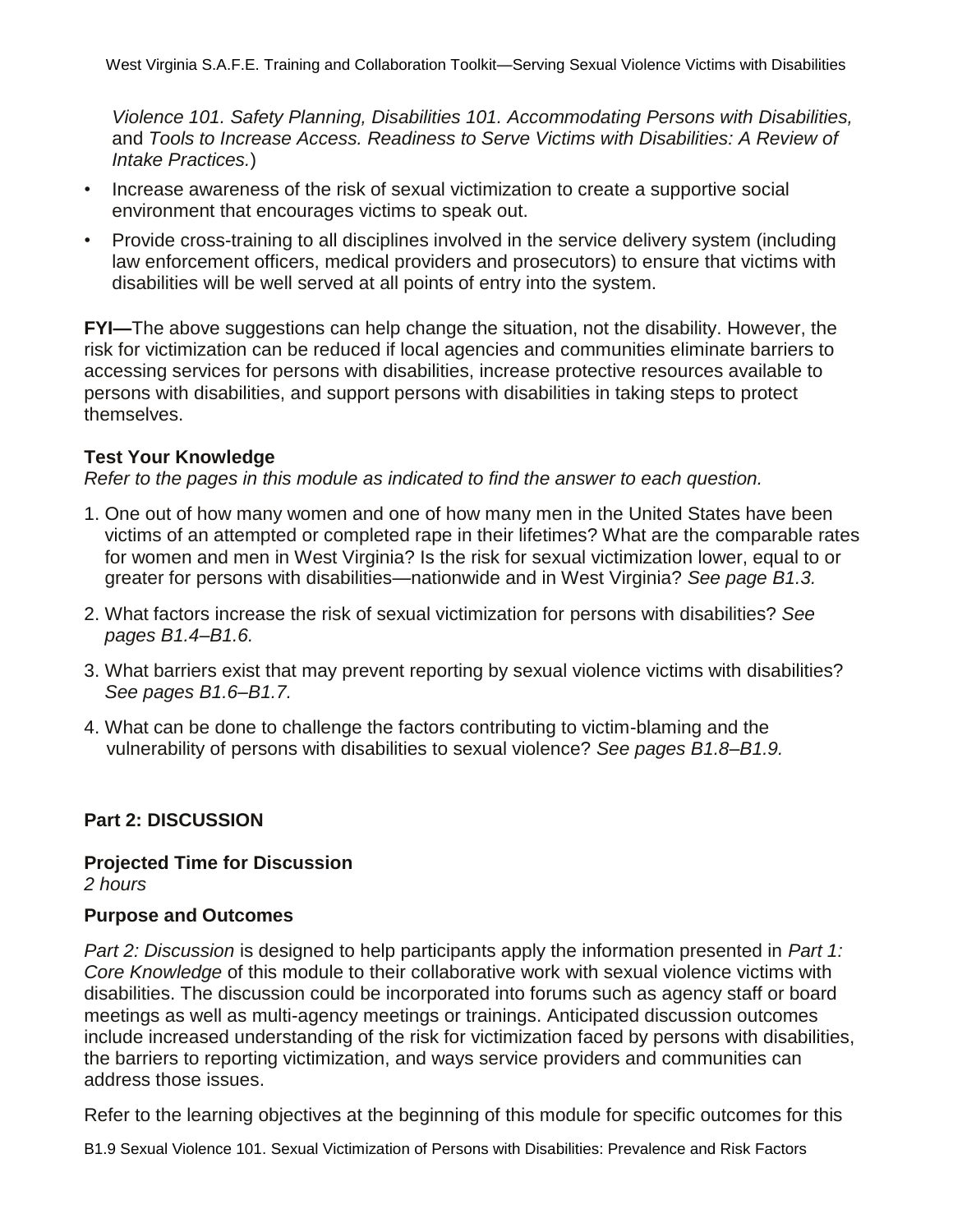module.

## **Preparation**

- Ensure that the meeting is held at an accessible location. Ask participants prior to the meeting if they need any accommodations—if so, work with them to secure accommodations.
- Select a facilitator for the discussion as well as a note taker.
- Participants and the facilitator should review the power and control wheels in *Abuse of People with Developmental Disabilities by a Caregiver,*26 included at the end of this module.
- Bring the following supplies and materials to the meeting: flipcharts and colored markers, blank attendance sheet, sufficient copies of participant materials, office supplies (tape, pens, paper, etc.) and a clock/watch to monitor time. Optional items include name badges or table tents.

## **Suggested Activities and Questions**

- 1. **Invite participants to identify the discussion ground rules to promote open communication.** Utilize the following principles: *(10 minutes)*
- An environment of mutual respect and trust is optimal. Everyone should feel comfortable expressing their opinions and feelings about the various topics. There are no right or wrong answers, only different perspectives.
- Avoid personalized comments that are negative as they can lead to defensiveness and confrontation among participants and ultimately may shut down dialogue.
- Be clear about what information discussed during this meeting is confidential and what the expectations are for confidentiality in the context of this partnership.
- 2.a. **Utilizing the list of barriers to reporting in** *Part 1: Core Knowledge***, review each item and ask each participant to identify if it would be a barrier for a victim with a disability seeking services from their specific agency.** (For example, if a victim with a physical disability had a caregiver who was the offender and the victim contacted your agency for help, would you have the capacity to fully serve her?27 What if she lacked transportation? What if she needed an interpreter?) Identify whether each barrier is a result of the disability (which cannot be changed) or the lack of accessible services. *(15 minutes)*
- 2.b. **As a group, brainstorm possible ways to overcome any identified barriers.** *(Up to 30 minutes)*
- 3.a. Make sure each participant has a copy of *Abuse of People with Developmental Disabilities by a Caregiver.* These power and control wheels address various types of intimidation and abuse that a victim of sexual violence may experience. **As a group, review each of the eight categories on the wheels and identify where victims with developmental disabilities who are experiencing that type of mistreatment by their caregivers could easily access services in your community.** Then expand your assessment to include victims with various types of disabilities (physical, sensory and cognitive).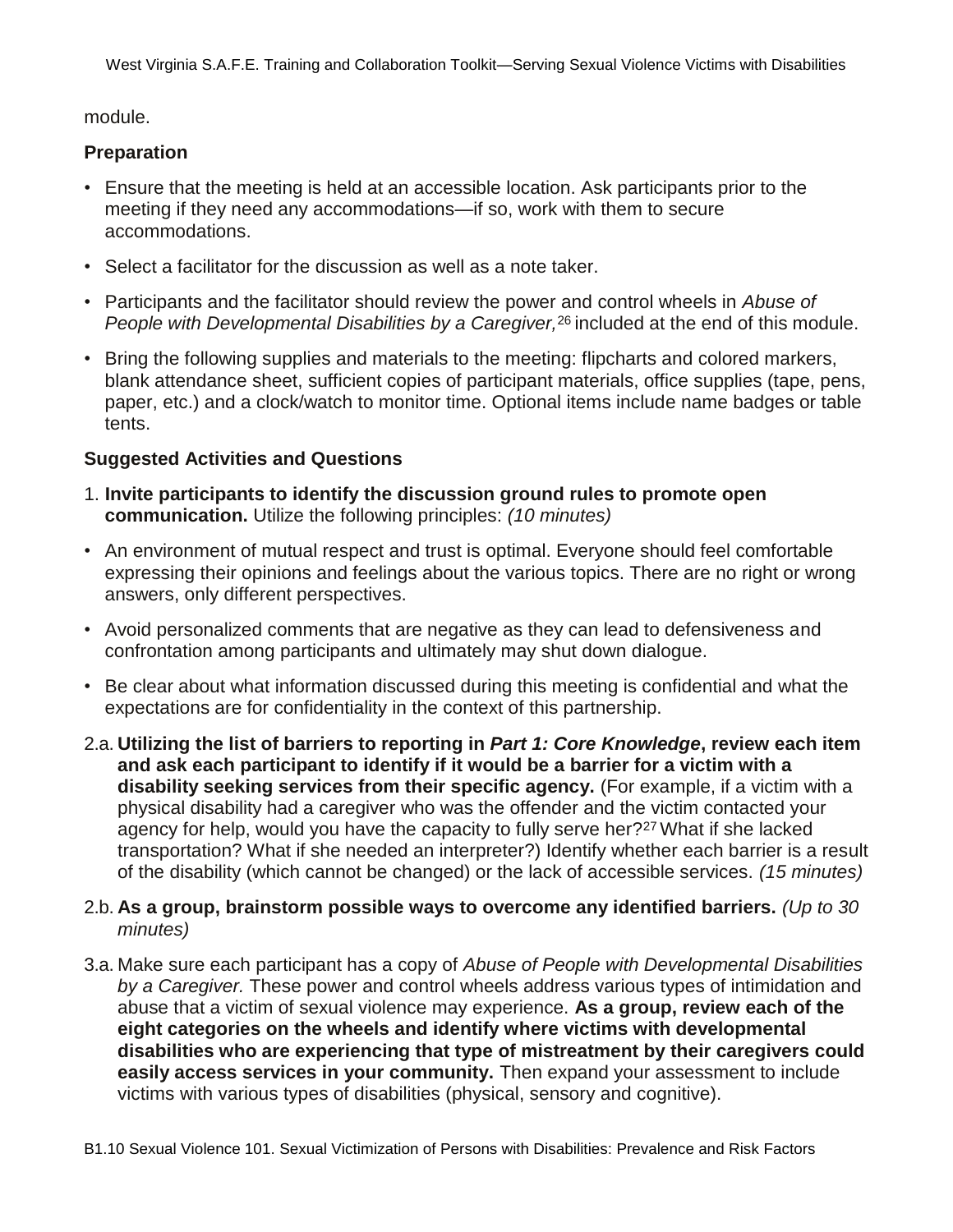Be realistic in your assessment. For example, under intimidation, if the victim has a pet and her caregiver is abusing the pet, is there emergency housing that would allow the victim either to bring her pet or is there somewhere to board the pet? Would the lack of a "pet-friendly" living environment or lack of finances to board a pet be barriers that might cause someone in your community to remain in an abusive situation? Under financial abuse, if a person with a cognitive disability was living in a group home and a staff person was stealing her money, is there a place she could report the theft and would be believed, or would she have to endure the misconduct just to have a place to live?

#### 3.b. **Create a list of barriers that need to be addressed in your community and possible strategies for engaging additional partners** to assist in addressing those barriers. *(up to 1.25 hours)*

**FYI—**If you work with clients with developmental disabilities who are experiencing or are at risk for abuse perpetrated by their caregivers, the power and control wheels provided in *Abuse of People with Developmental Disabilities by a Caregiver* might be useful tools for explaining the dynamics of abuse to them and/or their non-offending support persons. One suggestion is that you first discuss with clients what they can expect in a healthy, nonviolent relationship with their caregivers, using the wheel that says "nonviolent" on the outer rim. Then you can compare that wheel with the other wheel that discusses tactics used against victims by abusive caregivers (the wheel that says "violence" on the outer rim) and ask clients to identify tactics their caregivers may already be using. Next, you, the clients and their support persons can discuss options for responding to the abuse and do safety planning. Keep in mind your responsibilities regarding mandatory reporting of abuse. (See *Sexual Violence 101. Mandatory Reporting.*)

The Wisconsin Coalition Against Domestic Violence also offers an *Abuse in Later Life Power and Control Wheel* that may be helpful if you are working with older clients—see http://www.ncall.us/resources.html.

4. **Closing.** Ask each participant to write down how the information gained from this discussion will promote change in their agency's policies, practices or training programs and their next steps in the process of initiating that change. Then facilitate a large group discussion on this topic. *(15 minutes)*

Project partners welcome the non-commercial use of this module to increase knowledge about serving sexual violence victims with disabilities in any community, and adaptation for use in other states and communities as needed, without the need for permission. We do request that any material used from this toolkit be credited to the West Virginia Sexual Assault Free Environment (WV S.A.F.E.) project, a partnership of the West Virginia Foundation for Rape Information and Services, the Northern West Virginia Center for Independent Living and the West Virginia Department of Health and Human Resources (2010). Questions about the project should be directed to the West Virginia Foundation for Rape Information and Services at www.fris.org.

Funding was provided by Grant No. 2006-FW-AX-K001 awarded by the Office on Violence Against Women, U.S. Department of Justice. The opinions, findings, conclusions and recommendations expressed in this module are those of the authors and do not necessarily reflect the views of the U.S. Department of Justice, Office on Violence Against Women.

<sup>1</sup>P. Tjaden & N. Thoennes, Prevalence, incidence and consequences of violence against women survey: Findings from the National Violence against Women Survey (National Institute of Justice and Centers for Disease Control

B1.11 Sexual Violence 101. Sexual Victimization of Persons with Disabilities: Prevalence and Risk Factors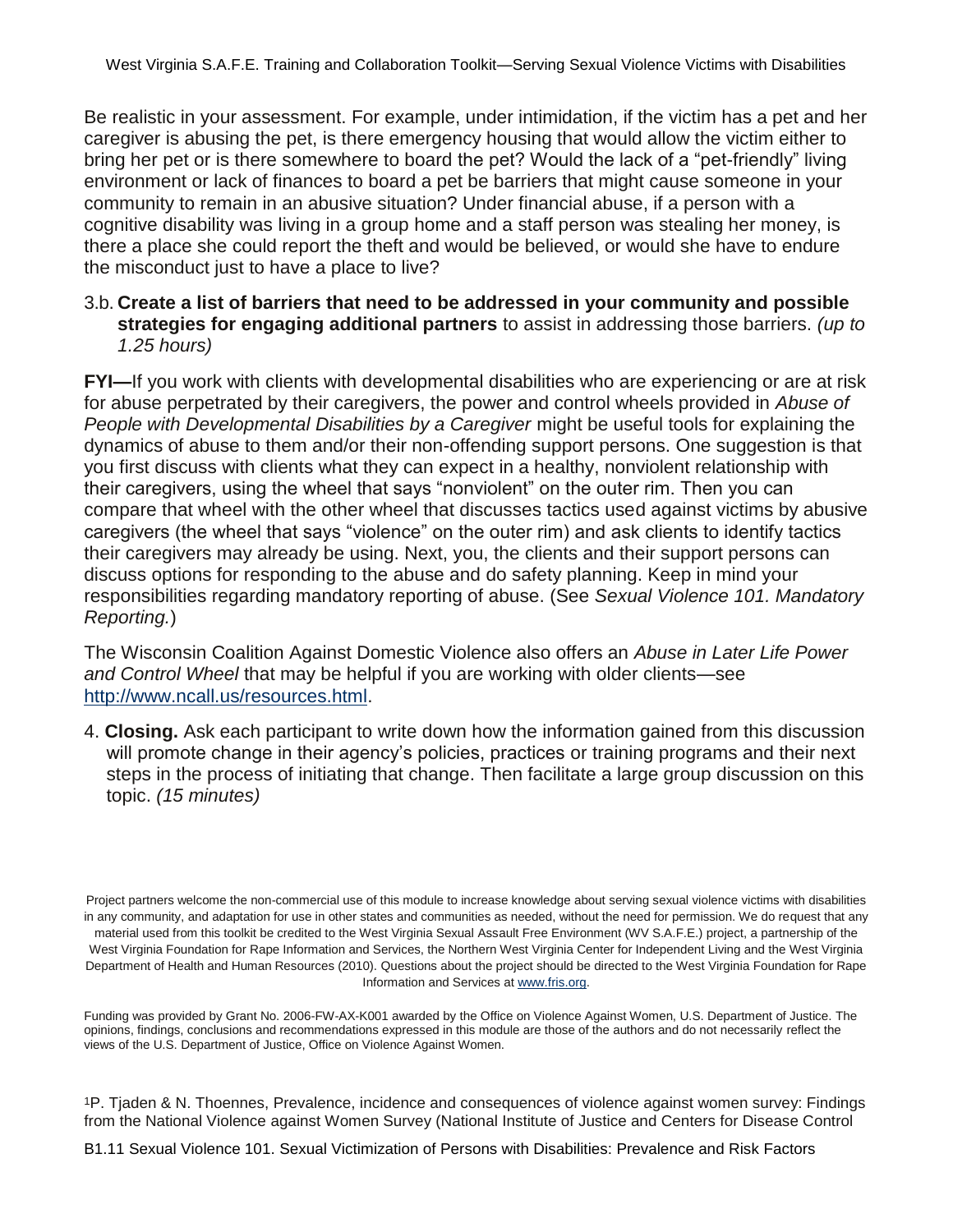& Prevention, 1998), http://www.ncjrs.gov/pdffiles/172837.pdf. For the full report, published in 2000, go to http://www.ncjrs.gov/pdffiles1/nuj/183781.pdf or http://www.ojp.usdoj.gov/nij/pubs-sum/183781.htm. Note that all online documents referenced in this module were available at the links provided at the time the module was written. It is suggested you check the sites for any updates or changes. If you experience difficulty accessing the documents via the links, another option for locating documents is doing a web search using titles.

<sup>2</sup>Paragraph from West Virginia Bureau for Public Health, Health Statistics Center, 2008 Behavioral Risk Factor Surveillance System (BRFSS) survey (2008),

<sup>3</sup>Partnering agencies refer to the persons they serve as "clients," "consumers" and "victims." For convenience, the term "victims" is primarily used in this module. Also note that the terms "sexual violence" and "sexual assault" generally are used in this module to encompass sexual assault, sexual abuse and other forms of sexual violence. <sup>4</sup>For an overview of their more comprehensive research, see N. Groth & H.J. Birnbaum, Men who rape: *The psychology of the offender* (Da Capo Press, 2001).

<sup>5</sup>Tjaden & Thoennes.

<sup>6</sup>Age-adjusted rates are used in this report to "account for variations in age and risk of victimization among those with and without disabilities." M. Rand & E. Harrell, Crime against people with disabilities (Bureau of Justice Statistics Special Report, Office of Justice Programs, U.S. Department of Justice, 2009), 2, http://bjs.ojp.usdoj.gov/. For more explanation, see the report.

#### <sup>7</sup>See Rand & Harrell.

<sup>8</sup>D. Valenti-Heim & L. Schwartz, *The sexual abuse interview for those with developmental disabilities* (1995). 9West Virginia Bureau for Public Health, Health Statistics Center.

<sup>10</sup>www.census.gov.

<sup>11</sup>M. Rand, Criminal victimization 2008, *Bureau of Justice Statistics Bulletin* (2009),

http://bjsdata.ojp.gov/content/pub/pdf/cv08.pdf.

<sup>12</sup>D. Kilpatrick, C. Edmonds & A. Seymour, *Rape in America: A report to the nation* (Arlington, VA: National Crime Victims Center, 1992).

<sup>13</sup>D. Kilpatrick & B. Saunders, *National survey of adolescents in the United States* (Ann Arbor, MI: Inter-University Consortium for Political and Social Research, 1995), http://www.icpsr.umich.edu/icpsrweb/ICPSR/studies/02833.

<sup>14</sup>D. Kilpatrick, *Rape and sexual assault* (National Violence Against Women Prevention Research Center, 2000).

<sup>15</sup>D. Valenti-Heim & L. Schwartz, *The sexual abuse interview for those with developmental disabilities* (Santa Barbara, CA: James Stanfield Company, 1995).

<sup>16</sup>D. Sobsey & C. Vamhagen, *Sexual abuse, assault and exploitation of people with disabilities: A study of victims* (Ottawa: Health and Welfare Canada, 1988).

<sup>17</sup>M. Mandel, *A survey on the prevalence of sexual assault among people with disabilities in the Tucson area*  (unpublished raw data) (Tucson, AZ: Southern Arizona Center Against Sexual Assault, 2005). As cited in Office for Victims of Crime, Promising practices in serving victims with disabilities (Washington, D.C.: Office of Justice Programs, U.S. Department of Justice)

http://www.ovc.gov/publications/infores/ServingVictimsWithDisabilities\_bulletin/crime.html.

<sup>18</sup>M. Ticoll, *Violence and people with disabilities: A review of the literature* (Ontario: L'Institut Roeher, National Clearinghouse on Family Violence, Family Violence Prevention Unit, Health Canada, 1994), http://www.phacaspc.gc.ca/ncfv-cnivf/publications/fvdisabliterature-eng.php; and Day One: The Sexual Assault and Trauma Resource Center, Rhode Island Coalition Against Domestic Violence and PAL: An Advocacy Organization for Families and People with Disabilities, *Is your agency prepared to ACT? Conversation modules to explore the intersection of violence and disability* (Advocacy Collaboration Training Initiative, 2004).

<sup>19</sup>D. Sobsey, Sexual offenses and disabled victims: Research and practical implications, *Visa Vis,* 6(4) (1988). <sup>20</sup>I. Johnson & R. Sigler, Forced sexual intercourse among intimates, *Journal of Interpersonal Violence,* 15(1) (2000).

<sup>21</sup>M. Young, M. Nosek, C. Howland, G. Chanpong & D. Rintala, Prevalence of abuse of women with physical disabilities, *Archives of Physical Medicine and Rehabilitation,* 78 (suppl) (1997), s34-s38.

<sup>22</sup>L. Stimpson & M. Best, *Courage above all: Sexual assault against women with disabilities* (Toronto: DisAbled Women's Network, 1991).

23Statistics Canada, Centre for Justice Statistics, 1994, as cited in Harm's Way: The many faces of violence and abuse against persons with disabilities (Ontario: L'Institut Roeher, 1995).

B1.12 Sexual Violence 101. Sexual Victimization of Persons with Disabilities: Prevalence and Risk Factors